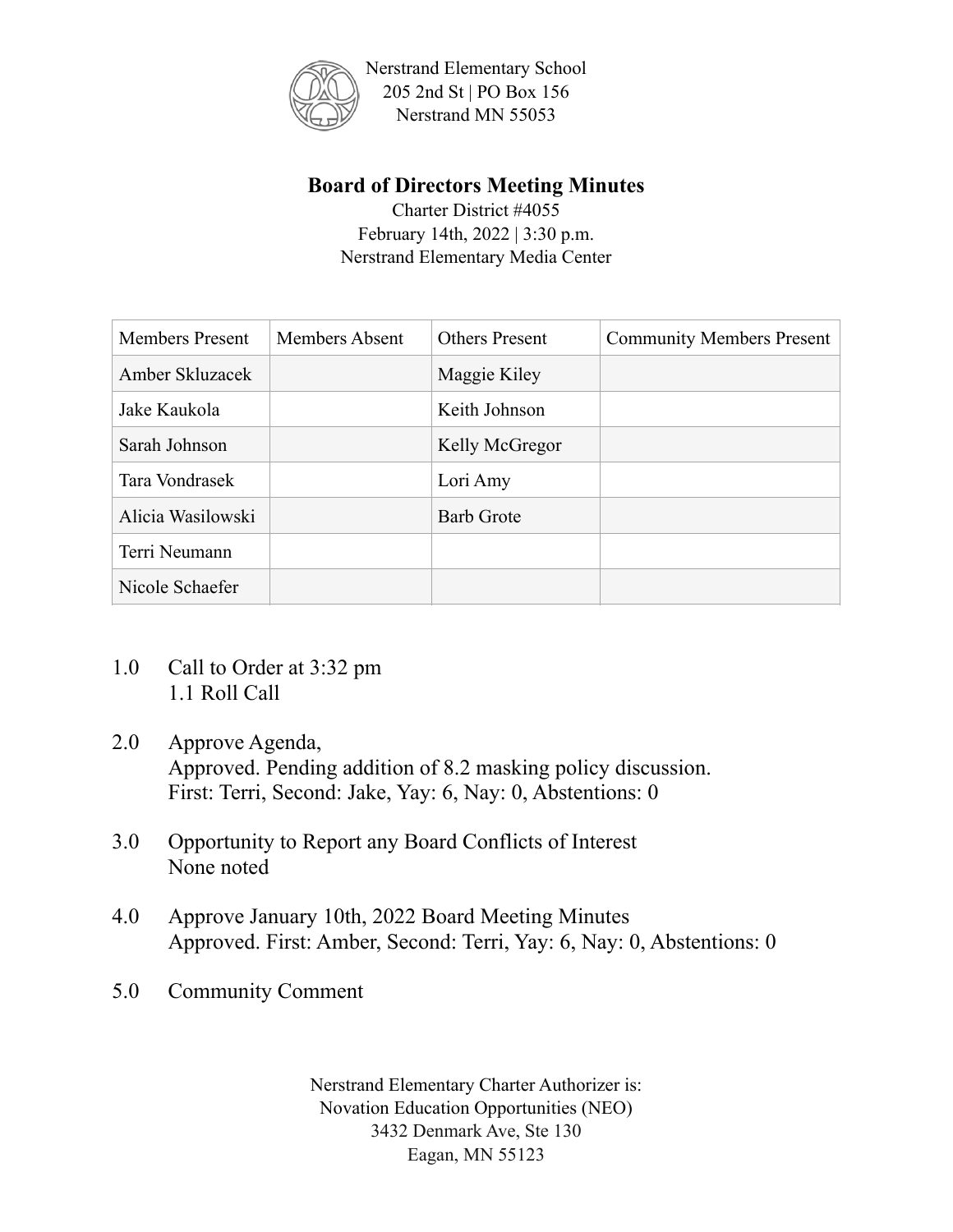

- 6.0 Reports
	- 6.1 Director Report

See Reports for additional details

a ) School Highlights

- Open House took place on 2/5/22, we had 8 families visit, this was a great successful event.

- Conferences are week of 2/14, book fair is back this year!
- Curriculum day 2/21, focus will be on enrollment efforts.
- Wolf Ridge postponed until May 9-13th.
- b) Personnel Update
	- Resignation of Director Maggie Kiley
	- Business Manager, Keith Johnson will be retiring this summer

- Admin Asst. hiring team established. Lori Amy, Sarah Johnson, Kelly McGregor, Dana Jans and Maggie Kiley met 2/10 to plan a timeline for replacing the administrative assistant position.

c) NEO Update

- Approved for 5 year renewal

d) Director Evaluation

- Focus has been on enrollment and included new brochure by Phil McBride, new ambassador shirts and work on our Facebook page. Looking at booth at local events and an additional open house event.

- d) Student Performance Results - Reviewed group screening report in aReading and aMath for 3rd grade
- e) COVID-19 Update

- The vaccine mandate was voted down by US Supreme Court. Policy #491 will not go into action

6.2 NEO Authorizer Comments - None present

## 6.3 Enrollment Update

- 108 students currently enrolled.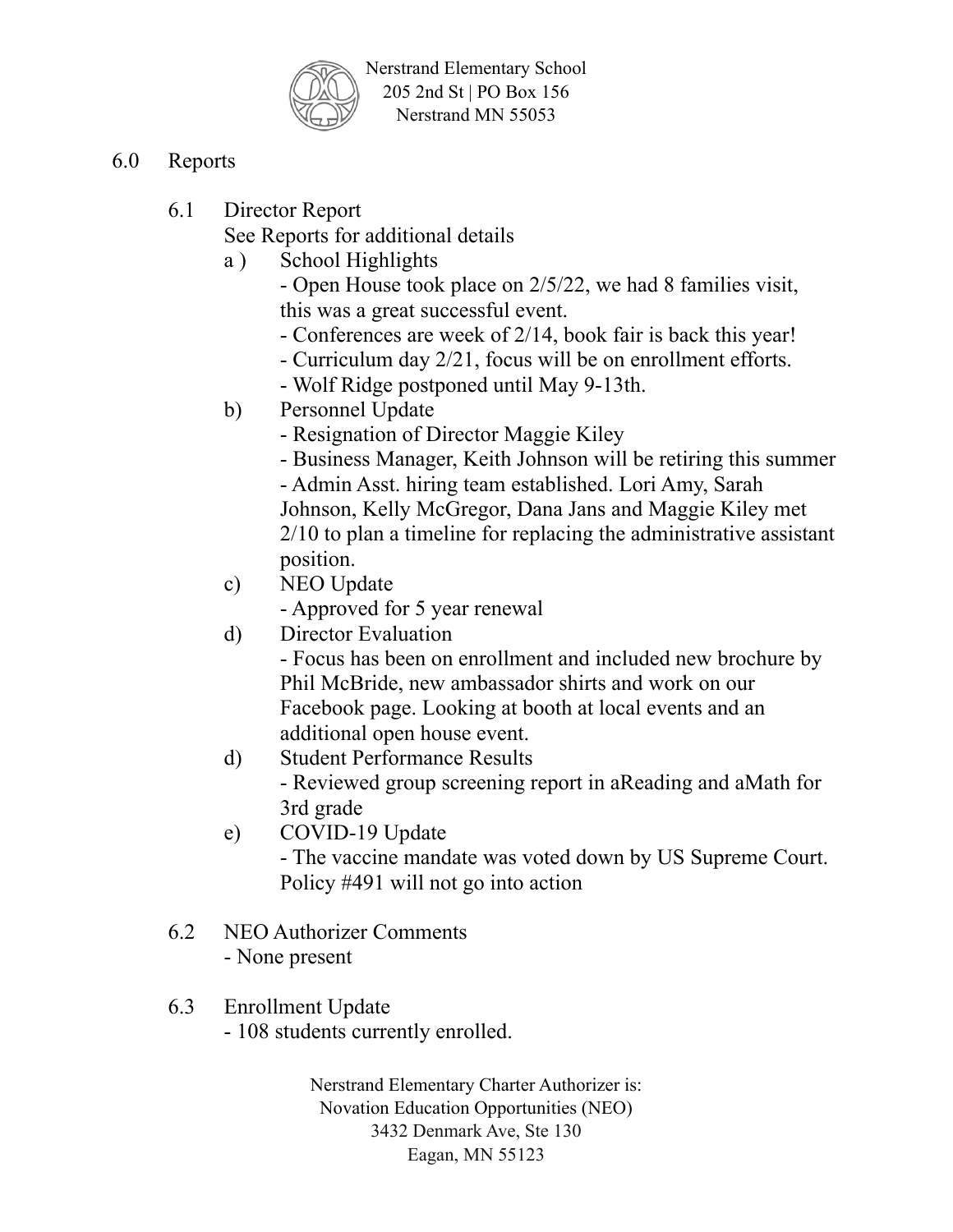

- For Fall 2022 enrollment, we have:

potential replacements.

- 10 siblings enrolled for kindergarten
- 12 applications for kindergarten
- 1 new enrollment for 1st grade
- 1 new enrollment for 3rd grade
- 1 new enrollment for 4th grade
- 6.4 Finance Report
	- a) Keith Retirement Update - He is willing to help us find someone to replace him and ease the transition if the board would like. New candidate would take over July 1st 2022. - He will move forward with creating a list of duties and contact
	- b) Monthly Financial Report Motion to approve Monthly Financial Report Motion approved. First: Amber, Second: Sarah, Yay: 6, Nay: 0, Abstentions: 0
- 7.0 Policy
	- 7.1 Update on MSBA Vaccination or Testing-Masking Policy #491 - The US Supreme Court did not pass this, so we will not be moving forward with this policy
- 8.0 New Business
	- 8.1 Approve 2020 IRS Form 990 Tax Return Motion to approve Monthly Financial Report Motion approved. First: Terri, Second: Amber, Yay: 6, Nay: 0, Abstentions: 0
	- 8.2 Faribault schools will be having a board meeting to discuss their facemask policy. Nerstrand Elementary voted to follow Faribault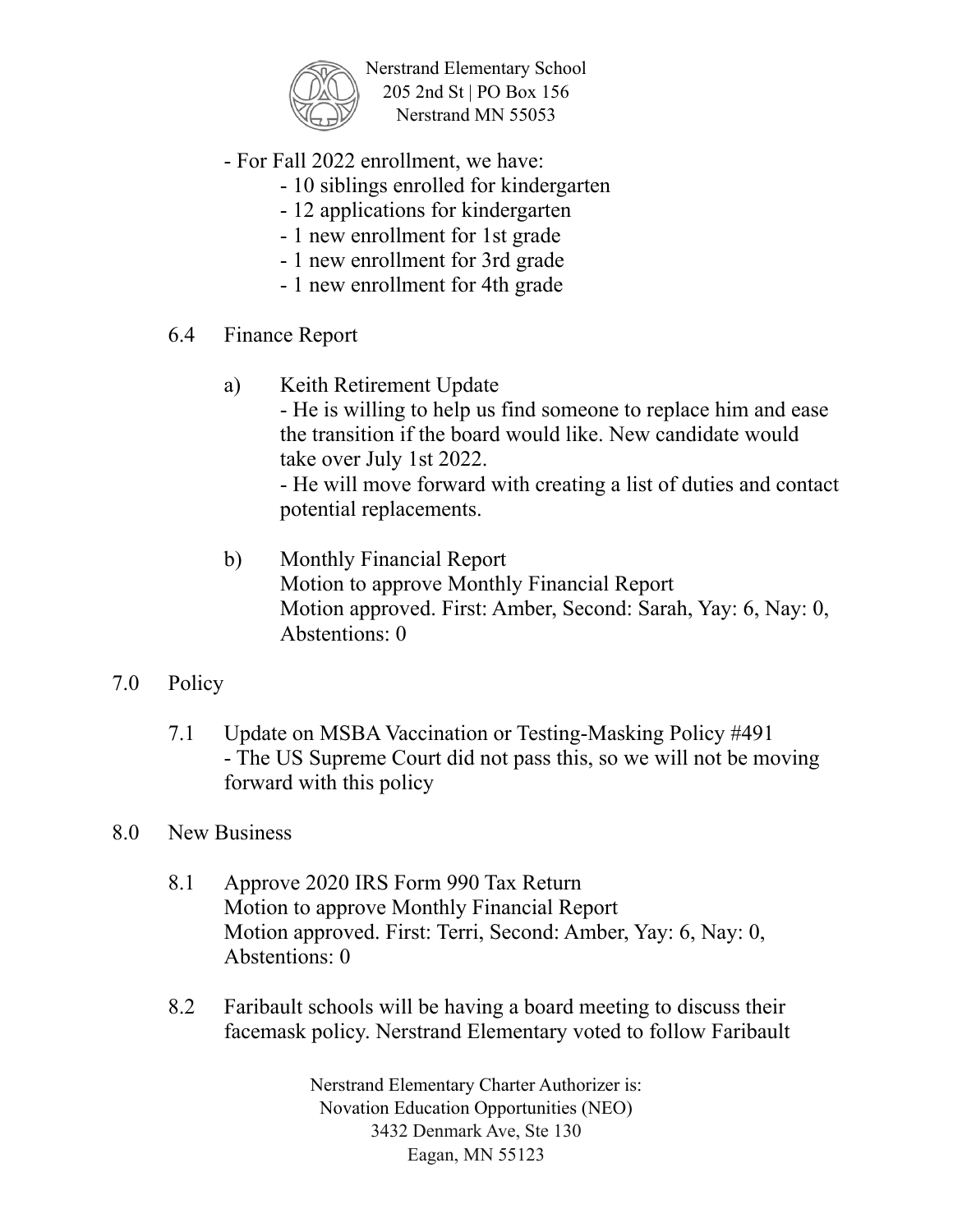

School District masking policies at the August 2021 board meeting and will continue to do so. Minutes from such meeting are on the Nerstrand Elementary School Website.

## 9.0 Old Business

9.1 Review BOD Work Calendar

a) Assemble Budget/Finance Committee (max 3 board members)

- Sarah Johnson, treasurer, Amber Skluzacek and Jake will serve as the budget committee. Teachers are welcome and invited to come to see and comment.

b) Review Board positions up for election, verify date to post - Jake and Terri are willing to serve another term and will be running

c) Director hiring committee will be 5 members, including: Alicia Wasilowski, Tara, Nicole, one parent and one additional teacher. This will be presented at the staff meeting next Monday to see who would be like to serve on this committee. - Hiring committee will compile job description, required

qualifications, post job, sort through candidates, interview candidates, select favorite candidates and organize meet and greets of final candidates. They will report to board with these steps for board final approval.

## 10.0 Other

- 10.1 Opportunity for BOD member comments on meeting: - Did we stay on track? Strategic vs. micro-manage? Everyone able to participate? Yes meeting went well and progressed nicely.
- 10.2 Next Board of Directors meeting March 14th, 2022 at 3:30 pm, Nerstrand Media Center